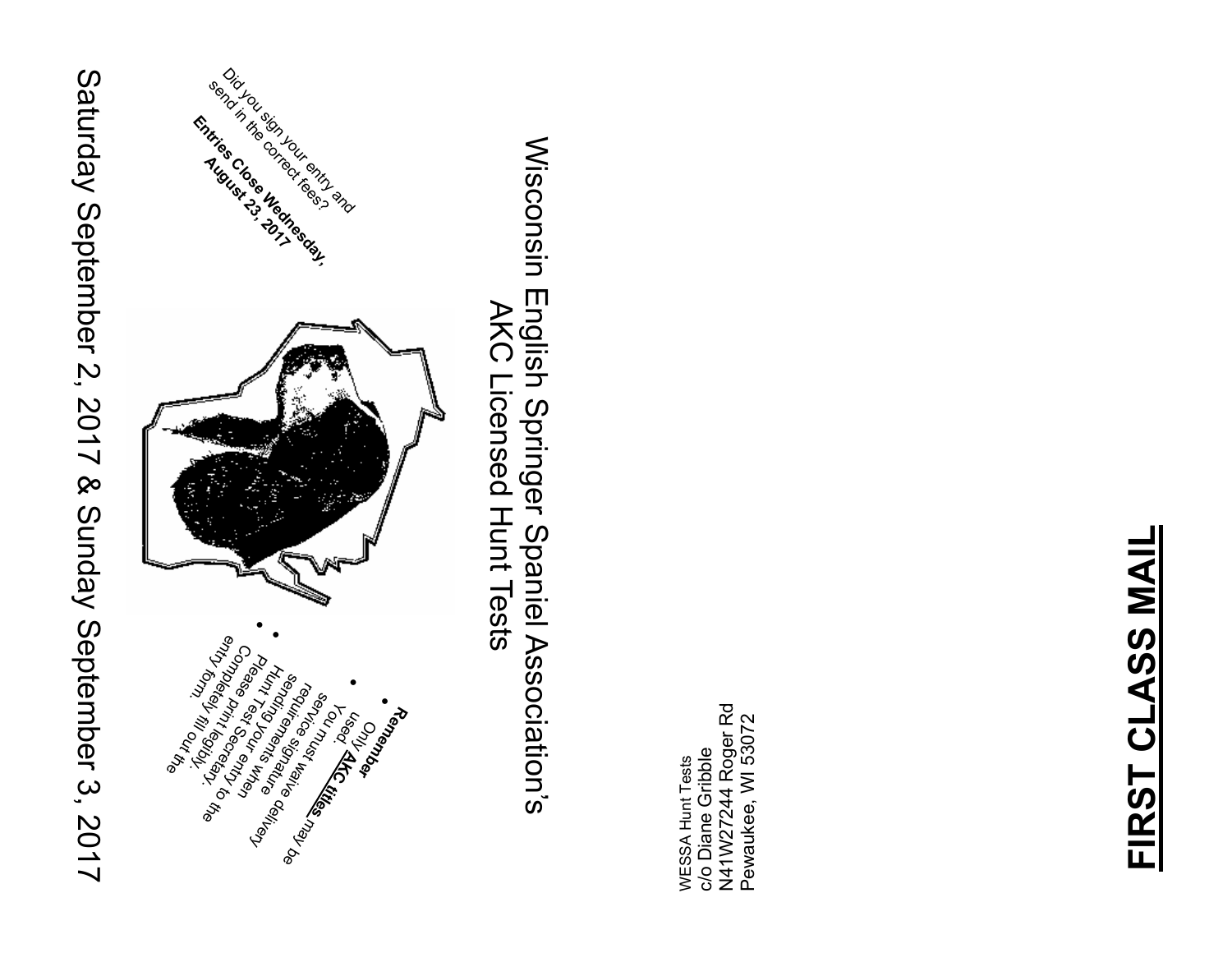## **Hunt Test Premium List Wisconsin English Springer Spaniel Association, Inc.**



AKC Licensed Spaniel Hunting Test Event # 2017166803

# **Rock River Kennels Beaver Dam, WI**

# **Saturday, September 2, 2017**

**MAIL ENTRIES WITH FEES TO:** Diane Gribble, Hunt Test Secretary, N41W27244 Roger Rd, Pewaukee, WI 53072 Note that delivery service signature requirements must be waived or your entry may not be received.

**ENTRIES WILL CLOSE** with the Hunt Test Secretary **WEDNESDAY, AUGUST 23, 2017 at 6:00PM, CT** or when limits are reached. The drawing will take place at N41W27244 Roger Rd, Pewaukee, WI 53072 on Wednesday August 23, 2017 at 6:00 PM, CT

**LIMITED ENTRY:** Entry limited to fifty (50) dogs. NO PHONE entries accepted. **If entry warrants, test levels may be split.**

**Open to all breeds eligible for AKC Flushing Spaniel Hunt Tests.**

## **JUDGES:**

## **Junior & Senior Hunting Tests**

**Lois McCracken** PO Box 1982, Sumter, SC 29151-1982 **Jerry Mayer** W355 S3384 Hawks Hollow, Dousman, WI 53118 Should entry numbers warrant a spilt level, alternate judges for Junior & Senior (B divisions) will be Michael Gregory & Debra Schoene.

## **Master Hunting Test**

**Michael Gregory** 23115 S Center Rd, Frankfort, IL 60423-8713 **Debra Schoene** 3706 N Hall Rd, Whitewater, WI 53190-3538 Should entry numbers warrant a split level, alternate judges for Master (B division) will be Lois McCracken & Jerry Mayer.



This hunting test is held under the Rules and Procedures of THE AMERICAN KENNEL CLUB

### **OFFICAL AMERICAN KENNEL CLUB FIELD TRIAL or HUNT TEST ENTRY FORM**

Sat. Sep 2, 2017 Event #2017166803 Sun. Sep 3, 2017 Event #2017166804

| Date:<br>Sep 2,2017<br>Sep 3, 2017            |  |  |
|-----------------------------------------------|--|--|
| (please circle day(s) entered)                |  |  |
| Event Type (test or trial):                   |  |  |
| <b>Flushing Spaniel Hunt Test</b>             |  |  |
| enclose entry fees<br>in the amount of:<br>\$ |  |  |
| $Reg.*:$<br>Sex:<br>Date of Birth             |  |  |
| ILP No.<br>Foreign No.& list country:         |  |  |
| Call Name:                                    |  |  |
|                                               |  |  |
|                                               |  |  |
|                                               |  |  |
|                                               |  |  |
|                                               |  |  |
| State:<br>Zip:                                |  |  |
|                                               |  |  |
|                                               |  |  |

#### **AGREEMENT**

I (we) agree that the club holding this event has the right to refuse this entry for cause which the club shall deem sufficient. In consideration of the acceptance of this entry and of the holding of this event and of the opportunity to have the dog judged and to win prizes, ribbons, or trophies. I (we) agree to hold the AKC, the event-giving club, their members, directors, governors, officers, agents, superintendents or event secretary and the owner and/or lessor of the premises and any provider of services that are necessary to hold this event and any employees or volunteers of the aforementioned parties, and any AKC approved judge, judging at this event, harmless from any claim for loss or injury which may be alleged to have been caused directly or indirectly to any person or thing by the act of this dog while in or about the event premises or grounds or near any entrance thereto, and I (we) personally assume all responsibility and liability for any such claim; and I (we) further agree to hold the aforementioned parties harmless from any claim for loss, injury or damage to this dog.

Additionally, I (we) hereby assume the sole responsibility for and agree to indemnify, defend and save the aforementioned parties harmless from any and all loss and expense (including legal fees) by reason of the liability imposed by law upon any of the aforementioned parties for damage because of bodily injuries, including death at any time resulting therefrom, sustained by any person or persons, including myself (ourselves), or on account of damage to property, arising out of or in consequence of my (our) participation in this event, however such, injuries, death or property damage may be caused, and whether or not the same may have been caused or may be alleged to have been caused by the negligence of the aforementioned parties or any of their employees, agents or any other persons. **I (WE) AGREE THAT ANY CAUSE OF ACTION, CONTROVERSY OR CLAIM ARISING OUT OF OR RELATED TO THE ENTRY, EXHIBITION OR ATTENDANCE AT THE EVENT BETWEEN THE AKC AND MYSELF (OURSELVES) OR AS TO THE CONSTRUCTION INTERPRETATION AND EFFECT OF THIS AGREEMENT SHALL BE SETTLED BY ARBI-TRATION PURSUANT TO THE APPLICABLE RULES OF THE AMERICAN ARBITRATION ASSOCIATION. HOW-EVER, PRIOR TO THE ARBITRATION ALL APPLICABLE AKC BYLAWS, RULES, REGULATIONS AND PROCE-**DURES MUST FIRST BE FOLLOWED AS SET FORTH IN THE AKC CHARTER AND BYLAWS, RULES, REGULA-**TIONS, PUBLISHED POLICIES AND GUIDELINES.**

**Signature of owner or his** agent duly authorized to make this entry:

**Telephone: Email address:**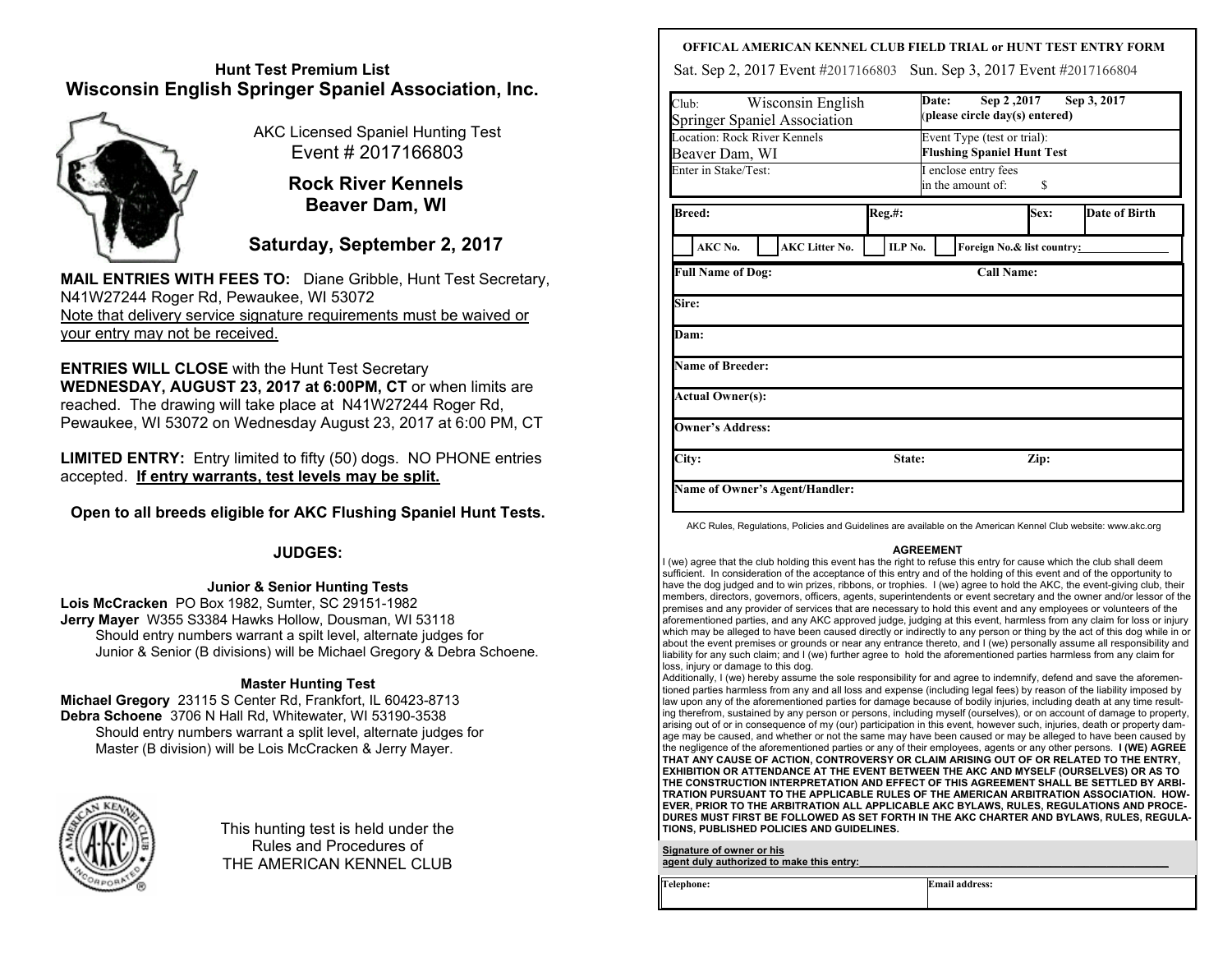#### **OFFICAL AMERICAN KENNEL CLUB FIELD TRIAL or HUNT TEST ENTRY FORM**

Sat. Sep 2, 2017 Event #2017166803 Sun. Sep 3, 2017 Event #2017166804

| Wisconsin English<br>Club:<br><b>Springer Spaniel Association</b> | Date:   | Sep 2,2017<br>Sep 3, 2017<br>(please circle day(s) entered) |  |  |
|-------------------------------------------------------------------|---------|-------------------------------------------------------------|--|--|
| Location: Rock River Kennels                                      |         | Event Type (test or trial):                                 |  |  |
| Beaver Dam, WI                                                    |         | <b>Flushing Spaniel Hunt Test</b>                           |  |  |
| Enter in Stake/Test:                                              |         | I enclose entry fees<br>in the amount of:<br>S              |  |  |
| <b>Breed:</b>                                                     | Reg.#:  | Date of Birth<br>Sex:                                       |  |  |
| <b>AKC</b> Litter No.<br>AKC No.                                  | ILP No. | Foreign No.& list country:                                  |  |  |
| <b>Full Name of Dog:</b>                                          |         | <b>Call Name:</b>                                           |  |  |
| Sire:<br>Dam:                                                     |         |                                                             |  |  |
|                                                                   |         |                                                             |  |  |
| <b>Name of Breeder:</b>                                           |         |                                                             |  |  |
| <b>Actual Owner(s):</b>                                           |         |                                                             |  |  |
| <b>Owner's Address:</b>                                           |         |                                                             |  |  |

AKC Rules, Regulations, Policies and Guidelines are available on the American Kennel Club website: www.akc.org

#### **AGREEMENT**

I (we) agree that the club holding this event has the right to refuse this entry for cause which the club shall deem sufficient. In consideration of the acceptance of this entry and of the holding of this event and of the opportunity to have the dog judged and to win prizes, ribbons, or trophies. I (we) agree to hold the AKC, the event-giving club, their members, directors, governors, officers, agents, superintendents or event secretary and the owner and/or lessor of the premises and any provider of services that are necessary to hold this event and any employees or volunteers of the aforementioned parties, and any AKC approved judge, judging at this event, harmless from any claim for loss or injury which may be alleged to have been caused directly or indirectly to any person or thing by the act of this dog while in or about the event premises or grounds or near any entrance thereto, and I (we) personally assume all responsibility and liability for any such claim; and I (we) further agree to hold the aforementioned parties harmless from any claim for loss, injury or damage to this dog.

Additionally, I (we) hereby assume the sole responsibility for and agree to indemnify, defend and save the aforementioned parties harmless from any and all loss and expense (including legal fees) by reason of the liability imposed by law upon any of the aforementioned parties for damage because of bodily injuries, including death at any time resulting therefrom, sustained by any person or persons, including myself (ourselves), or on account of damage to property, arising out of or in consequence of my (our) participation in this event, however such, injuries, death or property damage may be caused, and whether or not the same may have been caused or may be alleged to have been caused by the negligence of the aforementioned parties or any of their employees, agents or any other persons. **I (WE) AGREE THAT ANY CAUSE OF ACTION, CONTROVERSY OR CLAIM ARISING OUT OF OR RELATED TO THE ENTRY, EXHIBITION OR ATTENDANCE AT THE EVENT BETWEEN THE AKC AND MYSELF (OURSELVES) OR AS TO THE CONSTRUCTION INTERPRETATION AND EFFECT OF THIS AGREEMENT SHALL BE SETTLED BY ARBI-TRATION PURSUANT TO THE APPLICABLE RULES OF THE AMERICAN ARBITRATION ASSOCIATION. HOW-EVER, PRIOR TO THE ARBITRATION ALL APPLICABLE AKC BYLAWS, RULES, REGULATIONS AND PROCE-DURES MUST FIRST BE FOLLOWED AS SET FORTH IN THE AKC CHARTER AND BYLAWS, RULES, REGULA-TIONS, PUBLISHED POLICIES AND GUIDELINES.**

**Signature of owner or his** agent duly authorized to make this entry:

**Telephone: Email address:** 

**Tests, Schedules and Fees, Officers, Committee for both days, Saturday September 2 and Sunday September 3, 2017**

| <b>Junior Hunting Test</b> | Not before 8:00 AM | \$65.00 |
|----------------------------|--------------------|---------|
| <b>Senior Hunting Test</b> | Not before 8:00 AM | \$65.00 |
| <b>Master Hunting Test</b> | Not before 8:00 AM | \$65.00 |

PHEASANTS WILL BE USED IN ALL LEVELS.

PRIZES:

Standard AKC Rosettes to all dogs receiving qualifying score.

#### **HUNT TEST OFFICIALS & COMMITTEE MEMBERS:**

**Chair - Karen Livingston**, 3243 S York Ave, Milwaukee, WI 53207 414-841-1351 klivingston@wi.rr.com **Co-Chair - Sue Myers**, W3165 Bretsch Rd, Elkhorn, WI 53121 262-203-6672 smyers@mia.net

**Test Secretary - Diane Gribble**, N41W27244 Roger Rd, Pewaukee, WI 53072 262-527-0430 degribble@aol.com

> **Gun Captain** Paul Dietrich **Head Marshall** Henriette Schmidt

**Committee Members** Sue Myers, Karen Livingston, Mary Daniel, Henriette Schmidt, Diane Gribble

#### **CLUB OFFICERS:**

President Mary Daniel, 309 Wisconsin Ave., Delafield, WI 53018 Vice President Mel Carranza , 3243 S New York Ave., Milwaukee, WI 53207 Secretary Karen Mason, 830 Fox Creek Ct., Elm Grove, WI 53122 Treasurer Diane Gribble, N41W27244 Roger Rd., Pewaukee, WI 53072